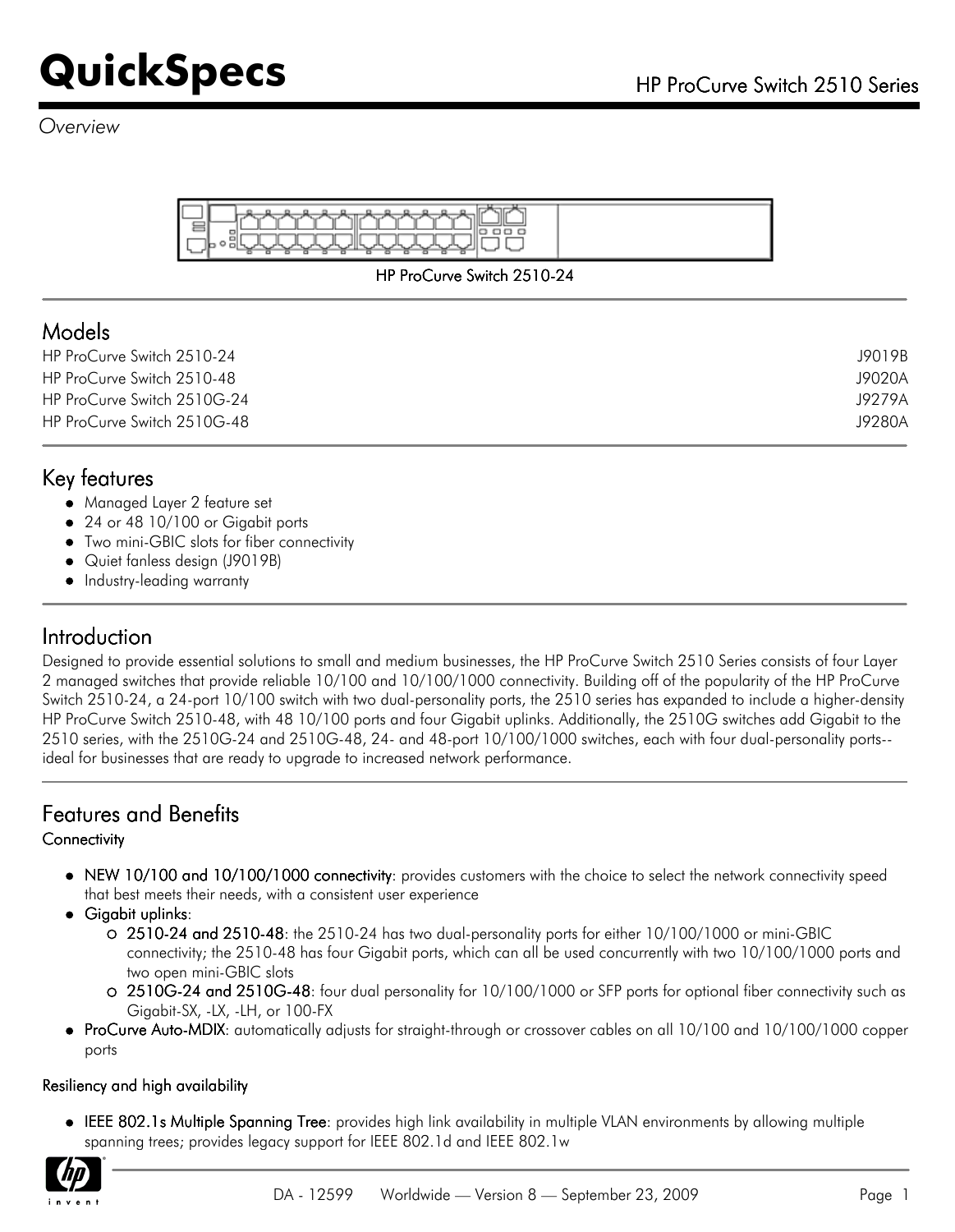#### *Overview*

- IEEE 802.3ad Link Aggregation Control Protocol (LACP) and ProCurve trunking:
	- 2510-24 supports up to two 10/100 trunks each with four links/ports plus one Gigabit trunk
	- 2510-48 supports up to 24 10/100 trunks with eight links/ports per trunk
		- 2510G switches support up to 24 trunks with eight links/ports per trunk

#### **Manageability**

- IEEE 802.1AB Link Layer Discovery Protocol (LLDP): automated device discovery protocol for easy mapping by network management applications
- RMON: provides advanced monitoring and reporting capabilities for statistics, history, alarms, and events
- Full-featured console: provides complete control of the switch with a familiar command-line interface (CLI)
- Web interface: allows configuration of the switch from any Web browser on the network
- Stacking capability: single IP address management for a virtual stack of up to 16 switches, including the HP ProCurve Switch 2500 Series, 2510 Series, 2600 Series, 2610 Series, 2800 Series, 2810 Series, 2900 Series, 3400cl Series, 3500yl Series, 4200vl Series, 6108, 6200yl-24G-mGBIC, and 6400cl Series
- Find-Fix-and-Inform: finds and fixes common network problems automatically, then informs administrator
- Dual flash images: provides independent primary and secondary operating system files for backup while upgrading
- **Software updates:** free downloads from the Web
- Friendly port names: allow assignment of descriptive names to ports

#### Layer 2 switching

- VLAN support and tagging: support up to 64 port-based VLANs and dynamic configuration of IEEE 802.1Q VLAN tagging, providing security between workgroups
- GARP VLAN Registration Protocol: allows automatic learning and dynamic assignment of VLANs
- Jumbo packet support: supports up to 9,216-byte frame size to improve performance of large data transfers

#### **Security**

- Protected ports: provides increased security by allowing specified ports to be isolated from all other ports on the switch; the protected port or ports can only communicate with the uplinks or shared resources
- Multiple user authentication methods:
	- IEEE 802.1X: industry-standard way of user authentication using an IEEE 802.1X supplicant on the client in conjunction with a RADIUS server
	- Web-based authentication: similar to IEEE 802.1X, provides a browser-based environment to authenticate clients that do not support the IEEE 802.1X supplicant
	- MAC-based authentication: client is authenticated with the RADIUS server based on the client's MAC address
- Guest VLAN: Isolates guest and unauthorized users traffic to a separate VLAN
- Port security: allows access only to specified MAC addresses, which can be learned or specified by the administrator
- MAC address lockout: prevents configured particular MAC addresses from connecting to the network
- Multiple IEEE 802.1X users per port: provides authentication of up to two IEEE 802.1X users per port; prevents user "piggybacking" on another user's IEEE 802.1X authentication
- STP BPDU port protection: blocks Bridge Protocol Data Units (BPDUs) on ports that do not require BPDUs, preventing forged BPDU attacks
- Secure management access: all access methods--CLI, GUI, or MIB--are securely encrypted through SSHv2, SSL, and/or SNMPv3
- **TACACS**+: eases switch management security administration by using a password authentication server

### **Convergence**

IP multicast snooping: automatically prevents flooding of IP multicast traffic

Quality of Service (QoS)

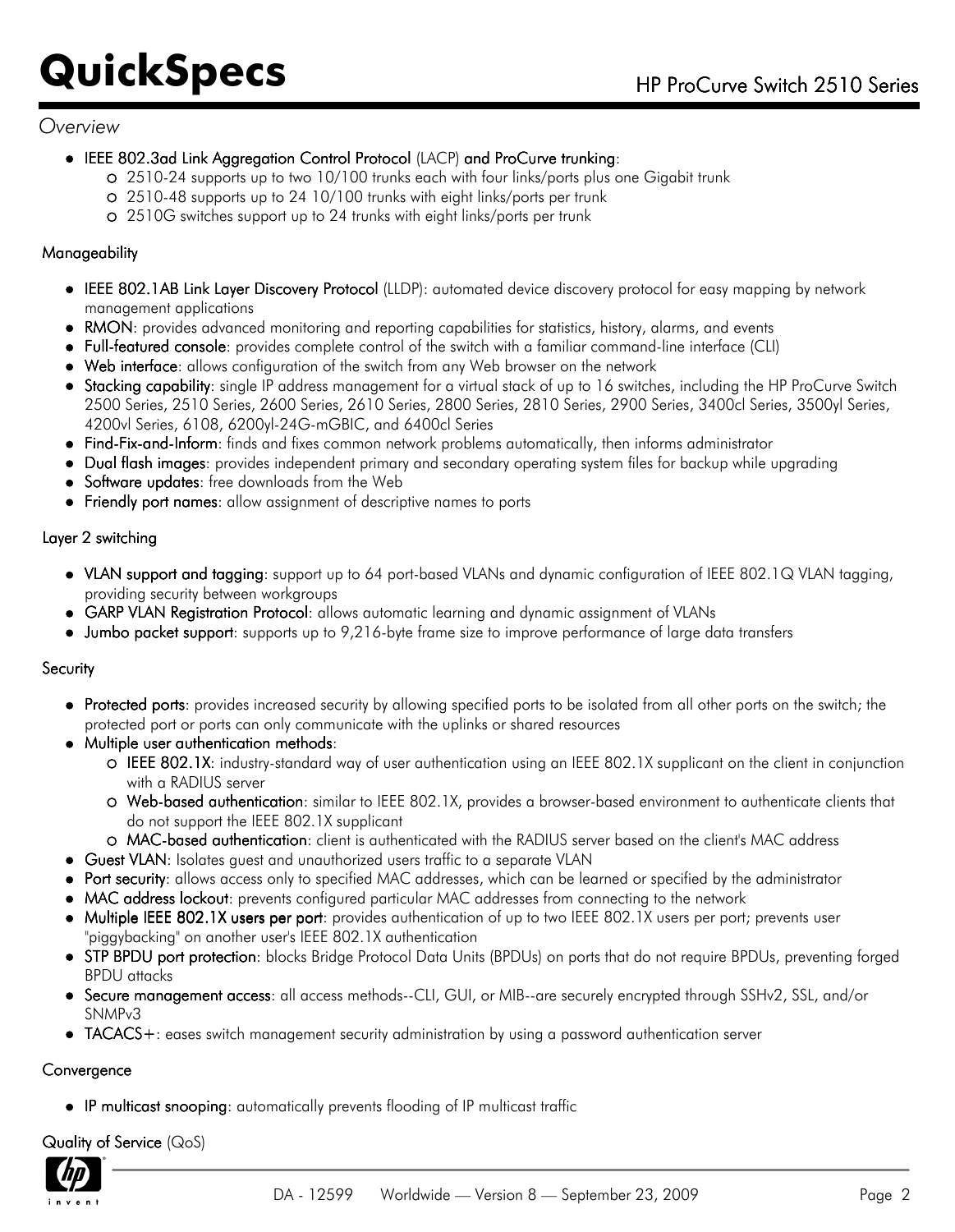### *Overview*

IEEE 802.1p prioritization: delivers data to devices based on the priority and type of traffic

#### **Flexibility**

- Fanless design: reduces noise and distractions when deployed in open spaces (2510-24 only)
- NEW Multiple port density and connectivity speed options: provide choice and flexibility with a consistent user experience

#### Warranty and support\*

- ProCurve Lifetime Warranty: for as long as you own the product, with next-business-day advance replacement (available in most countries).
- Electronic and telephone support: limited electronic and telephone support is available from HP. Refer to the HP Web site at [www.procurve.com/support](http://www.procurve.com/support) for details on the support provided and the period during which support is available.
- Software releases: refer to the HP Web site at [www.procurve.com/support](http://www.procurve.com/support) for details on the software releases provided and the period during which software releases are available.

\* For as long as you own the product, with next-business-day advance replacement (available in most countries). The following hardware products and their related series modules have a one-year hardware warranty with extensions available: HP ProCurve Routing Switch 9300m Series, HP ProCurve Switch 8100fl Series, HP ProCurve Network Access Controller 800, and HP ProCurve DCM Controller. The following hardware mobility products have a one-year hardware warranty with extensions available: HP ProCurve M111 Client Bridge, HP ProCurve MSM3xx-R Access Points, HP ProCurve MSM7xx Mobility and Access Controllers, HP ProCurve RF Manager IDS/IPS Systems, HP ProCurve MSM Power Supplies, HP ProCurve 1-Port Power Injector, and HP ProCurve CNMS Appliances. Disk drives in the HP ProCurve ONE Services zl Modules have a five year hardware warranty. Standalone software, upgrades, or licenses may have a different warranty duration. For details, refer to the ProCurve Software License, Warranty, and Support booklet at: [www.procurve.com/warranty.](http://www.procurve.com/warranty)

### Services

#### HP ProCurve Switch 2510-24

| 3-year, 4-hour onsite, 13x5 coverage for hardware                                                                                                                                                                                            | U4683E |
|----------------------------------------------------------------------------------------------------------------------------------------------------------------------------------------------------------------------------------------------|--------|
| 3-year, 4-hour onsite, 24x7 coverage for hardware                                                                                                                                                                                            | U4835E |
| 3-year, 4-hour onsite, 24x7 coverage for hardware, 24x7 software phone support                                                                                                                                                               | U6321E |
| Installation with minimum configuration, system-based pricing                                                                                                                                                                                | U4826E |
| Installation with HP-provided configuration, system-based pricing                                                                                                                                                                            | U4830E |
| NOTE: Refer to the HP Web site at: www.procurve.com/services for details on the service-level descriptions and<br>product numbers. For details about services and response times in your area, please contact your local HP sales<br>office. |        |
| HP ProCurve Switch 2510-48                                                                                                                                                                                                                   |        |
| 3-year, 4-hour onsite, 13x5 coverage for hardware                                                                                                                                                                                            | U4683E |
| 3-year, 4-hour onsite, 24x7 coverage for hardware                                                                                                                                                                                            | U4835E |
| 3-year, 4-hour onsite, 24x7 coverage for hardware, 24x7 software phone support                                                                                                                                                               | U6321E |
| Installation with minimum configuration, system-based pricing                                                                                                                                                                                | U4826E |
| Installation with HP-provided configuration, system-based pricing                                                                                                                                                                            | U4830E |
| NOTE: Refer to the HP Web site at: www.procurve.com/services for details on the service-level descriptions and<br>product numbers. For details about services and response times in your area, please contact your local HP sales<br>office. |        |
| HP ProCurve Switch 2510G-24                                                                                                                                                                                                                  |        |
| 3-year, 4-hour onsite, 13x5 coverage for hardware                                                                                                                                                                                            | U4683E |
| 3-year, 4-hour onsite, 24x7 coverage for hardware                                                                                                                                                                                            | U4835E |

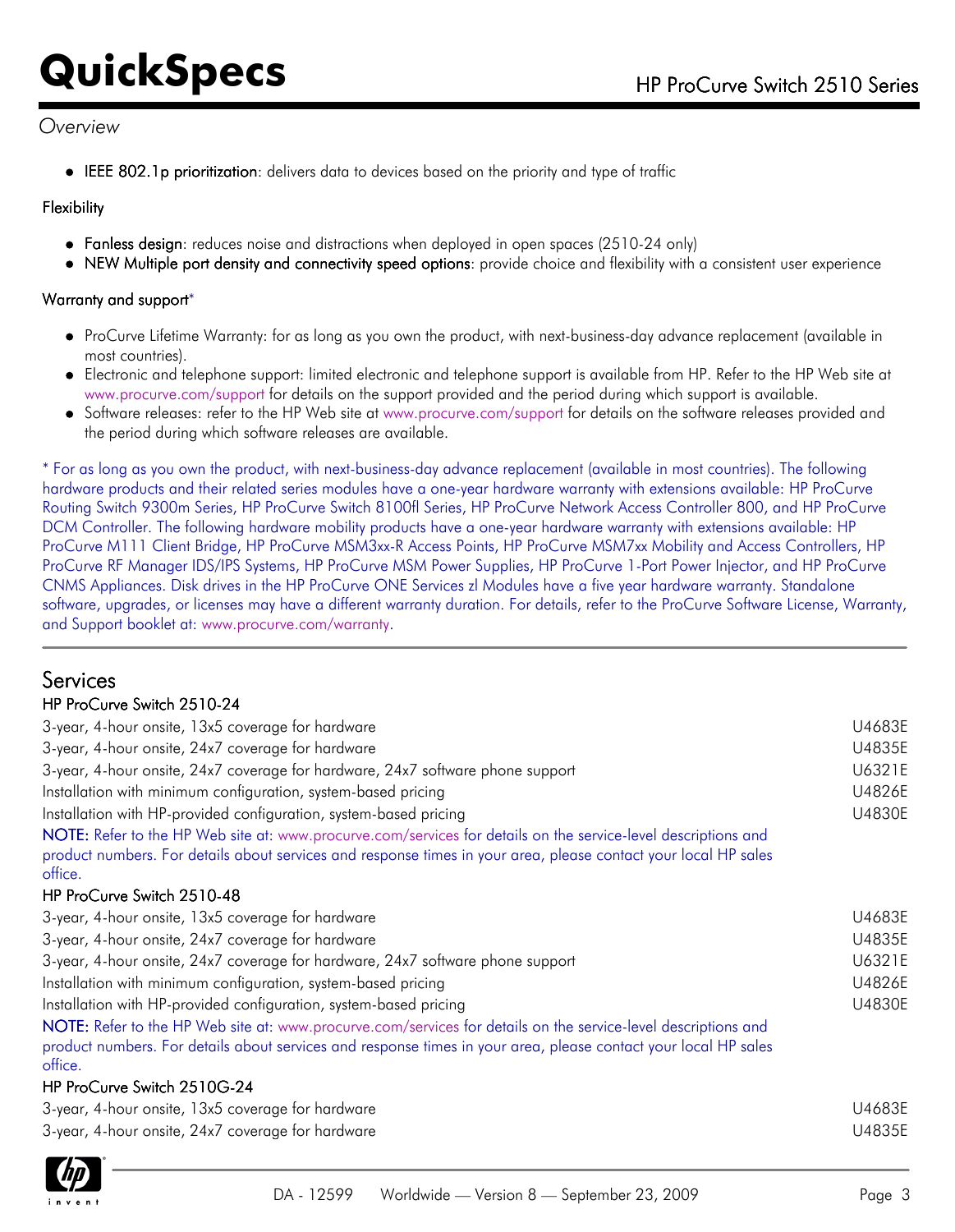### *Overview*

| 3-year, 4-hour onsite, 24x7 coverage for hardware, 24x7 software phone support                                                                                                                                                               | U6321E        |
|----------------------------------------------------------------------------------------------------------------------------------------------------------------------------------------------------------------------------------------------|---------------|
| 3-year, 24x7 SW phone support, software updates                                                                                                                                                                                              | <b>UF792E</b> |
| Installation with minimum configuration, system-based pricing                                                                                                                                                                                | U4826E        |
| Installation with HP-provided configuration, system-based pricing                                                                                                                                                                            | U4830E        |
| NOTE: Refer to the HP Web site at: www.procurve.com/services for details on the service-level descriptions and<br>product numbers. For details about services and response times in your area, please contact your local HP sales<br>office. |               |
| HP ProCurve Switch 2510G-48                                                                                                                                                                                                                  |               |
| 3-year, 4-hour onsite, 13x5 coverage for hardware                                                                                                                                                                                            | U4683E        |
| 3-year, 4-hour onsite, 24x7 coverage for hardware                                                                                                                                                                                            | U4835E        |
| 3-year, 4-hour onsite, 24x7 coverage for hardware, 24x7 software phone support                                                                                                                                                               | U6321E        |
| 3-year, 24x7 SW phone support, software updates                                                                                                                                                                                              | <b>UF792E</b> |
| Installation with minimum configuration, system-based pricing                                                                                                                                                                                | U4826E        |
| Installation with HP-provided configuration, system-based pricing                                                                                                                                                                            | U4830E        |
| NOTE: Refer to the HP Web site at www.procurve.com/senvices for details on the senvice-level descriptions and                                                                                                                                |               |

NOTE: Refer to the HP Web site at: [www.procurve.com/services](http://www.procurve.com/services) for details on the service-level descriptions and product numbers. For details about services and response times in your area, please contact your local HP sales office.

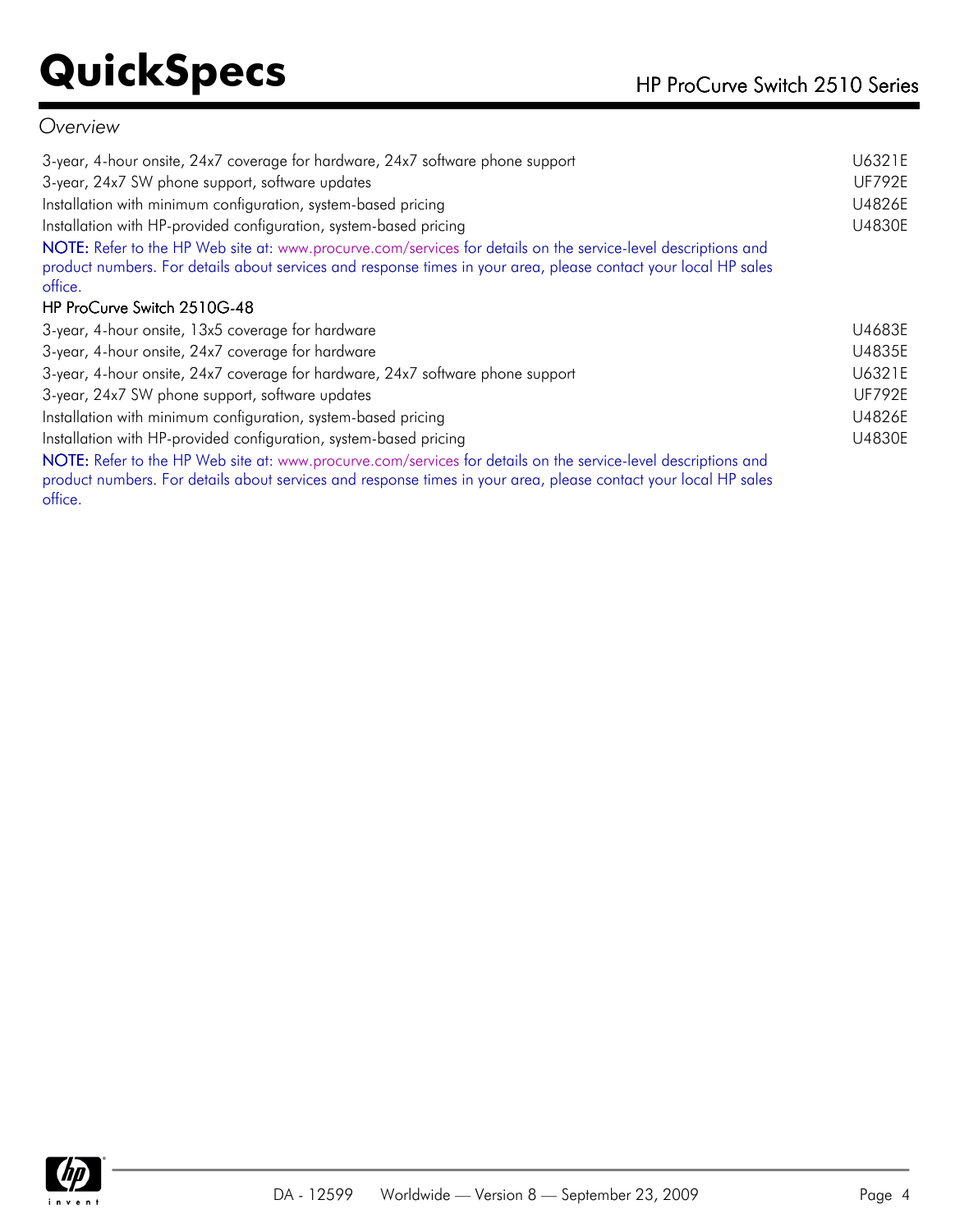| <b>Technical Specifications</b>      |                                   |                                                           |                                                                                                                                                                                                                                                              |
|--------------------------------------|-----------------------------------|-----------------------------------------------------------|--------------------------------------------------------------------------------------------------------------------------------------------------------------------------------------------------------------------------------------------------------------|
| HP ProCurve Switch<br>2510-24 J9019B | Ports                             |                                                           | 24 RJ-45 auto-sensing 10/100 ports (IEEE 802.3 Type 10Base-T, IEEE<br>802.3u Type 100Base-TX); Media Type: Auto-MDIX; Duplex: half or full                                                                                                                   |
|                                      |                                   | GBIC slot (for use with mini-GBIC transceivers)           | 2 dual-personality ports; each port can be used as either an RJ-45<br>10/100/1000 port (IEEE 802.3 Type 10Base-T; IEEE 802.3u Type<br>100Base-TX; IEEE 802.3ab 1000Base-T Gigabit Ethernet) or an open mini-                                                 |
|                                      |                                   | 1 RJ-45 serial console port                               |                                                                                                                                                                                                                                                              |
|                                      | Physical characteristics          | Dimensions (DxWxH)                                        | 9.3 x 17.42 x 1.73 in. (23.62 x 44.25 x 4.39)<br>cm) (1U height)                                                                                                                                                                                             |
|                                      |                                   | Weight                                                    | 4.89 lb. (2.22 kg), Fully loaded                                                                                                                                                                                                                             |
|                                      | Memory and processor              | MIPS 32 @ 264 MHz, 8 MB flash, 64 MB SDRAM                |                                                                                                                                                                                                                                                              |
|                                      |                                   | packet buffer size: 384 KB                                |                                                                                                                                                                                                                                                              |
|                                      | Mounting                          | included); horizontal surface mounting only               | Mounts in an EIA-standard 19 in. telco rack or equipment cabinet (hardware                                                                                                                                                                                   |
|                                      | Performance                       | 100 Mb Latency                                            | <4.9 $\mu$ s (64-byte packets)                                                                                                                                                                                                                               |
|                                      |                                   | 1000 MB latency                                           | $<$ 2.6 $\mu$ s (64-byte packets)                                                                                                                                                                                                                            |
|                                      |                                   | Throughput                                                | up to 6.5 million pps (64-byte packets)                                                                                                                                                                                                                      |
|                                      |                                   | Switching capcity                                         | 8.8 Gbps                                                                                                                                                                                                                                                     |
|                                      |                                   | MAC address table size                                    | 8000 entries                                                                                                                                                                                                                                                 |
|                                      | Environment                       | <b>Operating temperature</b>                              | 32°F to 113°F (0°C to 45°C)                                                                                                                                                                                                                                  |
|                                      |                                   | Operating relative<br>humidity                            | 15% to 95% @ 104°F (40°C), non-condensing                                                                                                                                                                                                                    |
|                                      |                                   | Non-operating/Storage<br>temperature                      | -40°F to 158°F (-40°C to 70°C)                                                                                                                                                                                                                               |
|                                      |                                   | Non-operating/Storage<br>relative humidity                | 15% to 95% @ 149°F (65°C), non-condensing                                                                                                                                                                                                                    |
|                                      |                                   | Altitude                                                  | up to 10000 ft. (3 km)                                                                                                                                                                                                                                       |
|                                      |                                   | Acoustic                                                  | Power: 0 dB No Fan                                                                                                                                                                                                                                           |
|                                      | <b>Electrical characteristics</b> |                                                           | Maximum heat dissipation 68. BTU/hr (71.74 kJ/hr)                                                                                                                                                                                                            |
|                                      |                                   |                                                           | Voltage 100-127 / 200-240 VAC                                                                                                                                                                                                                                |
|                                      |                                   | Current                                                   | 0.75 / 0.4 A                                                                                                                                                                                                                                                 |
|                                      |                                   | Power consumption                                         | 20 W                                                                                                                                                                                                                                                         |
|                                      |                                   | Frequency                                                 | 50 / 60 Hz                                                                                                                                                                                                                                                   |
|                                      |                                   | <b>Notes</b>                                              | Maximum power rating and maximum heat<br>dissipation are the worst-case theoretical<br>maximum numbers provided for planning the<br>infrastructure with fully loaded PoE (if equipped),<br>100% traffic, all ports plugged in, and all<br>modules populated. |
|                                      | Safety                            | cUL (CSA 22.2 No. 60950); UL 60950-1; IEC 60950; EN 60950 |                                                                                                                                                                                                                                                              |
|                                      | Emissions                         | 3-2; IEC/EN 61000-3-3                                     | FCC Class A; VCCI Class A; EN 55022/CISPR 22 Class A; IEC/EN 61000-                                                                                                                                                                                          |
|                                      | Immunity                          | Generic                                                   | EN 55024, CISPR 24                                                                                                                                                                                                                                           |

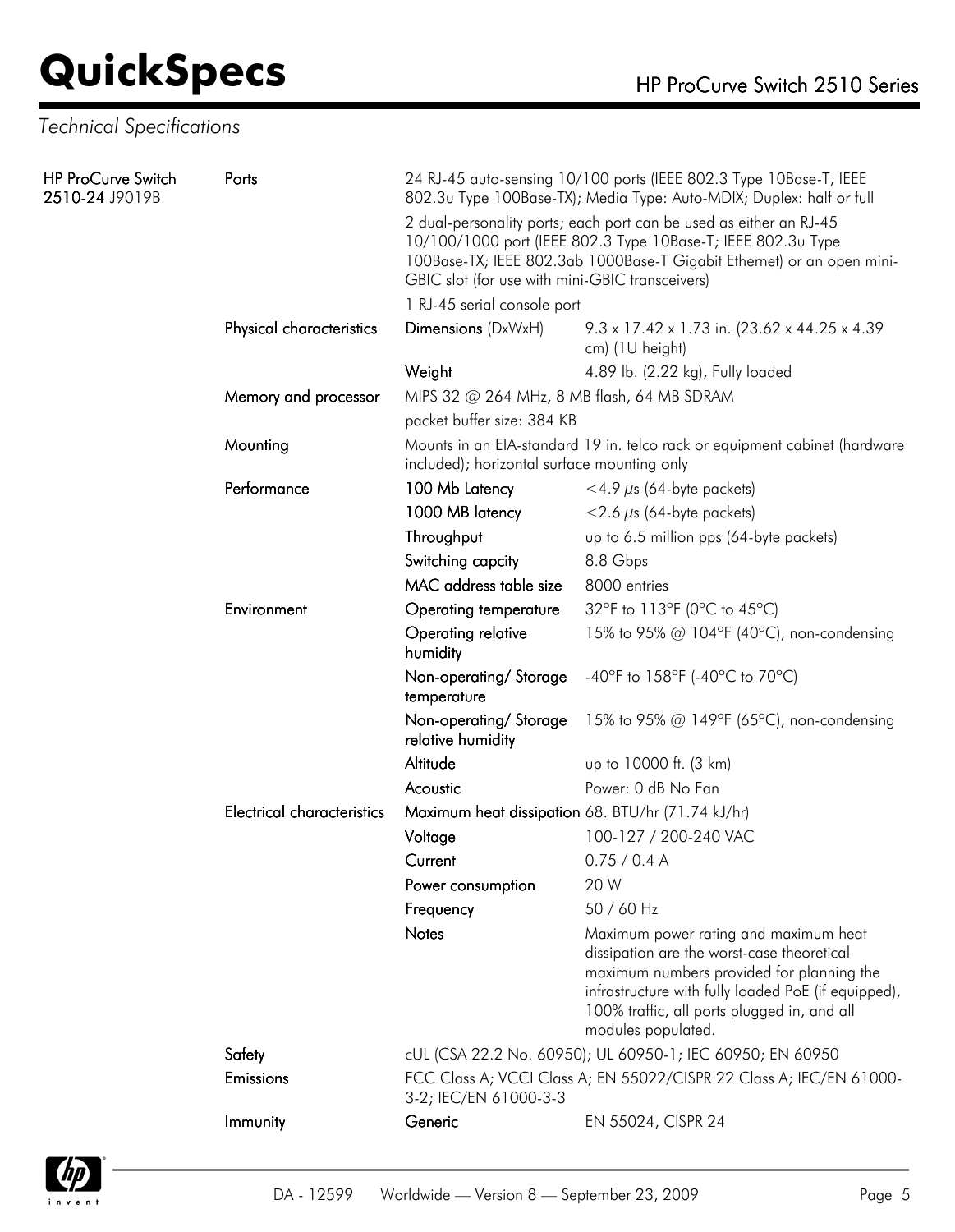### *Technical Specifications*

|                         | <b>ESD</b>                                                                                                                                                                                                                                                                                                                                                     | IEC 61000-4-2                                               |
|-------------------------|----------------------------------------------------------------------------------------------------------------------------------------------------------------------------------------------------------------------------------------------------------------------------------------------------------------------------------------------------------------|-------------------------------------------------------------|
|                         | Radiated                                                                                                                                                                                                                                                                                                                                                       | IEC 61000-4-3                                               |
|                         | EFT/Burst                                                                                                                                                                                                                                                                                                                                                      | IEC 61000-4-4                                               |
|                         | Surge                                                                                                                                                                                                                                                                                                                                                          | IEC 61000-4-5                                               |
|                         | Conducted                                                                                                                                                                                                                                                                                                                                                      | IEC 61000-4-6                                               |
|                         | Power frequency<br>magnetic field                                                                                                                                                                                                                                                                                                                              | IEC 61000-4-8                                               |
|                         | Voltage dips and<br>interruptions                                                                                                                                                                                                                                                                                                                              | IEC 61000-4-11                                              |
|                         | <b>Harmonics</b>                                                                                                                                                                                                                                                                                                                                               | EN 61000-3-2, IEC 61000-3-2                                 |
|                         | Flicker                                                                                                                                                                                                                                                                                                                                                        | EN 61000-3-3, IEC 61000-3-3                                 |
| Management              | interface; Web browser; out-of-band management                                                                                                                                                                                                                                                                                                                 | HP ProCurve Manager Plus; HP ProCurve Manager; command-line |
| <b>Notes</b>            | When using mini-GBICs with this product, mini-GBICs with revision "B" or<br>later (product number ends with the letter "B" or later, e.g. J4858B, J4859C)<br>are required.                                                                                                                                                                                     |                                                             |
| Standards and protocols | <b>Device Management</b><br>HTML and telnet management                                                                                                                                                                                                                                                                                                         |                                                             |
|                         | <b>General Protocols</b><br>IEEE 802.1p Priority<br>IEEE 802.1Q VLANs<br>IEEE 802.1s Multiple Spanning Trees<br>IEEE 802.3x Flow Control<br>RFC 768 UDP<br>RFC 783 TFTP Protocol (revision 2)<br>RFC 792 ICMP<br>RFC 793 TCP<br>RFC 826 ARP<br>RFC 854 TELNET<br>RFC 951 BOOTP<br>RFC 1542 BOOTP Extensions<br>RFC 2030 Simple Network Time Protocol (SNTP) v4 | IEEE 802.3ad Link Aggregation Control Protocol (LACP)       |
|                         | <b>IP Multicast</b><br>RFC 3376 IGMPv3                                                                                                                                                                                                                                                                                                                         |                                                             |
|                         | MIBs<br>RFC 1213 MIB II<br>RFC 1493 Bridge MIB<br>RFC 1573 SNMP MIB II<br>RFC 2021 RMON <sub>v2</sub> MIB<br>RFC 2096 IP Forwarding Table MIB<br>RFC 2613 SMON MIB<br>RFC 2618 RADIUS Client MIB<br>RFC 2620 RADIUS Accounting MIB<br>RFC 2665 Ethernet-Like-MIB<br>RFC 2668 802.3 MAU MIB                                                                     |                                                             |

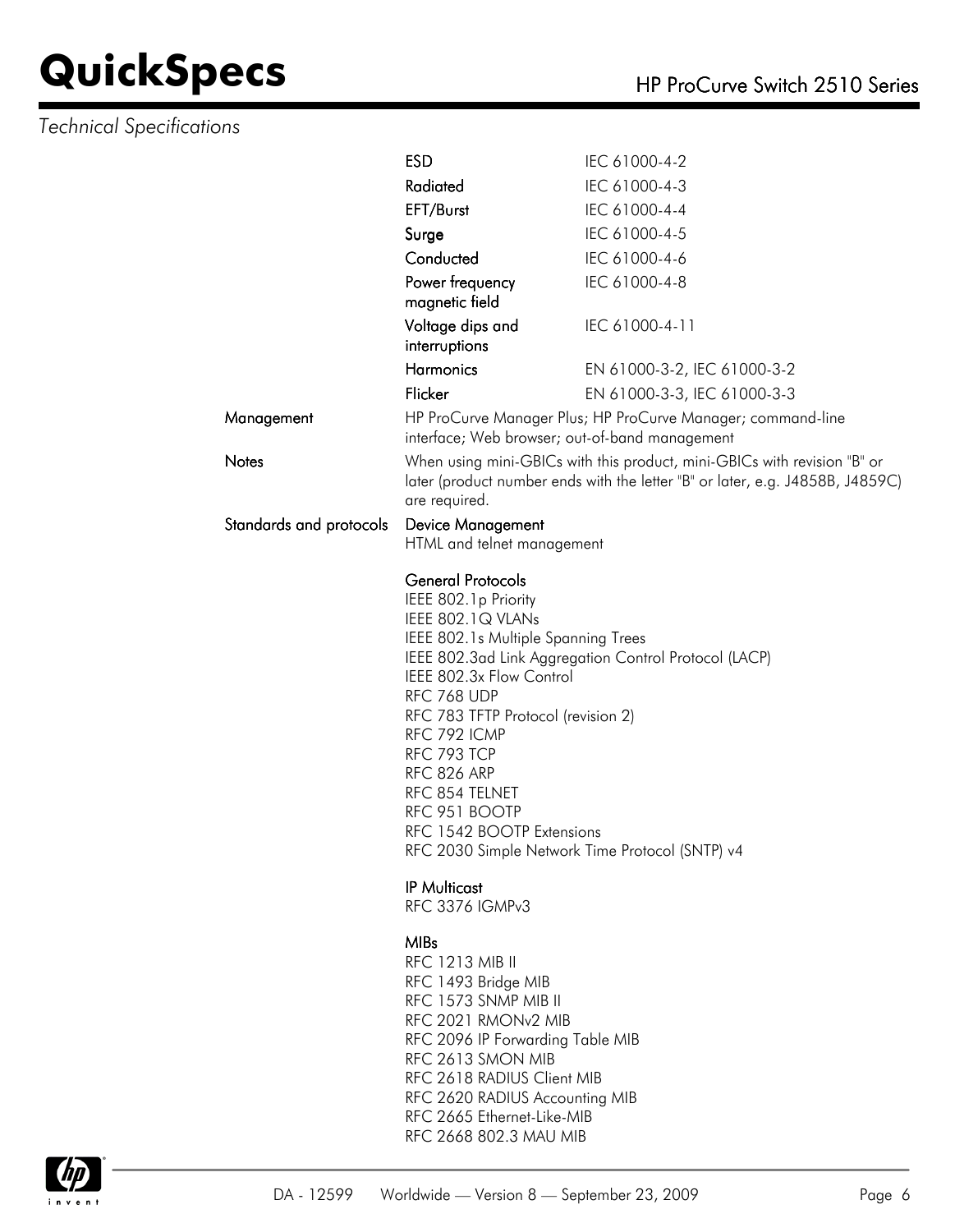| Technical Specifications                      |                          |                                                                                                                                                                                                         |                                                                                                                                                                                                                        |  |
|-----------------------------------------------|--------------------------|---------------------------------------------------------------------------------------------------------------------------------------------------------------------------------------------------------|------------------------------------------------------------------------------------------------------------------------------------------------------------------------------------------------------------------------|--|
|                                               |                          | RFC 2674 802.1p and IEEE 802.1Q Bridge MIB<br>RFC 2737 Entity MIB (Version 2)<br>RFC 2863 The Interfaces Group MIB                                                                                      |                                                                                                                                                                                                                        |  |
|                                               |                          | Network Management<br>IEEE 802.1AB Link Layer Discovery Protocol (LLDP)<br>RFC 2819 Four groups of RMON:                                                                                                |                                                                                                                                                                                                                        |  |
|                                               |                          |                                                                                                                                                                                                         | • 1 (statistics), 2 (history), 3 (alarm) and 9 (events)                                                                                                                                                                |  |
|                                               |                          | SNMPv1/v2c/v3                                                                                                                                                                                           |                                                                                                                                                                                                                        |  |
|                                               |                          |                                                                                                                                                                                                         |                                                                                                                                                                                                                        |  |
|                                               |                          | Security<br>IEEE 802.1X Port Based Network Access Control<br>RFC 1492 TACACS+<br>RFC 2138 RADIUS Authentication<br>RFC 2866 RADIUS Accounting<br>Secure Sockets Layer (SSL)<br>SSHv1/SSHv2 Secure Shell |                                                                                                                                                                                                                        |  |
| <b>HP ProCurve Switch</b><br>2510-48 (J9020A) | Ports                    | 48 RJ-45 auto-sensing 10/100 ports (IEEE 802.3 Type 10Base-T, IEEE<br>802.3u Type 100Base-TX); Media Type: Auto-MDIX; Duplex: half or full                                                              |                                                                                                                                                                                                                        |  |
|                                               |                          | only                                                                                                                                                                                                    | 2 RJ-45 auto-sensing 10/100/1000 ports (IEEE 802.3 Type 10Base-T, IEEE<br>802.3u Type 100Base-TX, IEEE 802.3ab Type 1000Base-T); Media Type:<br>Auto-MDIX; Duplex: 10Base-T/100Base-TX: half or full; 1000Base-T: full |  |
|                                               |                          | 2 open mini-GBIC (SFP) slots                                                                                                                                                                            |                                                                                                                                                                                                                        |  |
|                                               |                          | 1 RJ-45 serial console port                                                                                                                                                                             |                                                                                                                                                                                                                        |  |
|                                               | Physical characteristics | Dimensions (DxWxH)                                                                                                                                                                                      | 9.3 x 17.42 x 1.73 in. (23.62 x 44.25 x 4.39)<br>cm) (1U height)                                                                                                                                                       |  |
|                                               |                          | Weight                                                                                                                                                                                                  | 6.05 lb. (2.74 kg), Fully loaded                                                                                                                                                                                       |  |
|                                               | Memory and processor     |                                                                                                                                                                                                         | MIPS 32 @ 300 MHz, 16 MB flash, 128 MB SDRAM                                                                                                                                                                           |  |
|                                               |                          | packet buffer size: 512 KB                                                                                                                                                                              |                                                                                                                                                                                                                        |  |
|                                               | Mounting                 | Mounts in an EIA-standard 19 in. telco rack or equipment cabinet (hardware<br>included); horizontal surface mounting only                                                                               |                                                                                                                                                                                                                        |  |
|                                               | Performance              | 100 Mb Latency                                                                                                                                                                                          | $<$ 4.9 $\mu$ s (64-byte packets)                                                                                                                                                                                      |  |
|                                               |                          | 1000 MB latency                                                                                                                                                                                         | $<$ 2.9 $\mu$ s (64-byte packets)                                                                                                                                                                                      |  |
|                                               |                          | Throughput                                                                                                                                                                                              | up to 13 million pps (64-byte packets)                                                                                                                                                                                 |  |
|                                               |                          | Switching capacity                                                                                                                                                                                      | 17.6 Gbps                                                                                                                                                                                                              |  |
|                                               |                          | MAC address table size                                                                                                                                                                                  | 8000 entries                                                                                                                                                                                                           |  |
|                                               | Environment              | <b>Operating temperature</b>                                                                                                                                                                            | 32°F to 113°F (0°C to 45°C)                                                                                                                                                                                            |  |
|                                               |                          | Operating relative<br>humidity                                                                                                                                                                          | 15% to 95% @ 104°F (40°C), non-condensing                                                                                                                                                                              |  |
|                                               |                          | Non-operating/Storage<br>temperature                                                                                                                                                                    | -40°F to 158°F (-40°C to 70°C)                                                                                                                                                                                         |  |
|                                               |                          | Non-operating/Storage<br>relative humidity                                                                                                                                                              | 15% to 90% @ 149°F (65°C), non-condensing                                                                                                                                                                              |  |

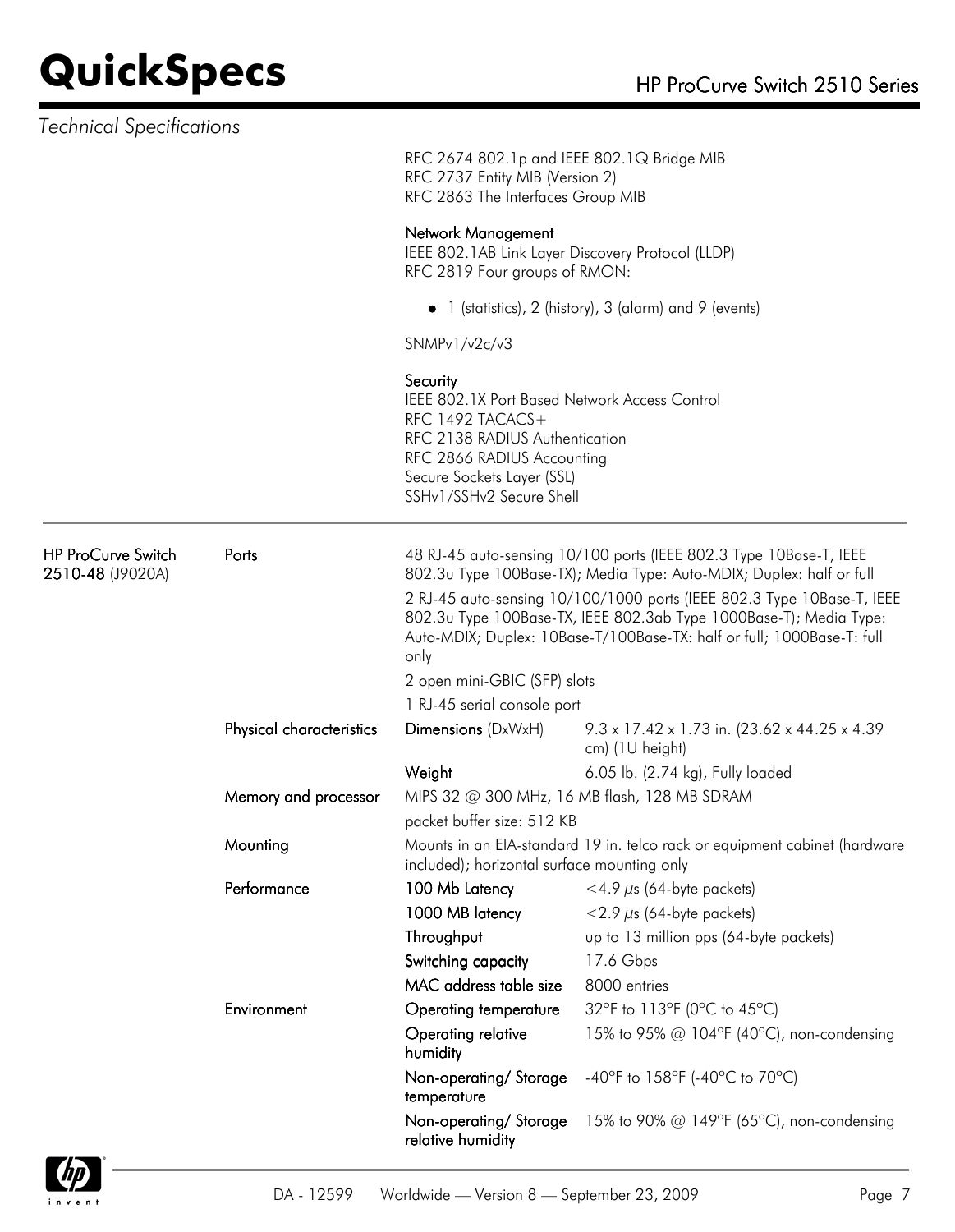### *Technical Specifications*

|                                   | Altitude                                                                                                                                                                                                                     | up to 15000 ft. (4.6 km)                                                                                                                                                                                            |  |
|-----------------------------------|------------------------------------------------------------------------------------------------------------------------------------------------------------------------------------------------------------------------------|---------------------------------------------------------------------------------------------------------------------------------------------------------------------------------------------------------------------|--|
|                                   | Acoustic                                                                                                                                                                                                                     | Power: 43.6 dB; DIN 45635T.19 per ISO 7779                                                                                                                                                                          |  |
| <b>Electrical characteristics</b> | Maximum heat dissipation 92 BTU/hr (97 kJ/hr)                                                                                                                                                                                |                                                                                                                                                                                                                     |  |
|                                   | Voltage                                                                                                                                                                                                                      | 100-127 / 200-240 VAC                                                                                                                                                                                               |  |
|                                   | Current                                                                                                                                                                                                                      | 1.2 / 0.7 A                                                                                                                                                                                                         |  |
|                                   | Power consumption                                                                                                                                                                                                            | 27 W                                                                                                                                                                                                                |  |
|                                   | Frequency                                                                                                                                                                                                                    | 50 / 60 Hz                                                                                                                                                                                                          |  |
|                                   | <b>Notes</b>                                                                                                                                                                                                                 | Maximum power rating and maximum heat                                                                                                                                                                               |  |
|                                   |                                                                                                                                                                                                                              | dissipation are the worst-case theoretical<br>maximum numbers provided for planning the<br>infrastructure with fully loaded PoE (if equipped),<br>100% traffic, all ports plugged in, and all<br>modules populated. |  |
| Safety                            |                                                                                                                                                                                                                              | cUL (CSA 22.2 No. 60950); UL 60950-1; IEC 60950; EN 60950                                                                                                                                                           |  |
| Emissions                         | FCC Class A; VCCI Class A; EN 55022/CISPR 22 Class A; IEC/EN 61000-<br>3-2; IEC/EN 61000-3-3                                                                                                                                 |                                                                                                                                                                                                                     |  |
| Immunity                          | Generic                                                                                                                                                                                                                      | EN 55024, CISPR 24                                                                                                                                                                                                  |  |
|                                   | <b>ESD</b>                                                                                                                                                                                                                   | IEC 61000-4-2                                                                                                                                                                                                       |  |
|                                   | Radiated                                                                                                                                                                                                                     | IEC 61000-4-3                                                                                                                                                                                                       |  |
|                                   | EFT/Burst                                                                                                                                                                                                                    | IEC 61000-4-4                                                                                                                                                                                                       |  |
|                                   | Surge                                                                                                                                                                                                                        | IEC 61000-4-5                                                                                                                                                                                                       |  |
|                                   | Conducted                                                                                                                                                                                                                    | IEC 61000-4-6                                                                                                                                                                                                       |  |
|                                   | Power frequency<br>magnetic field                                                                                                                                                                                            | IEC 61000-4-8                                                                                                                                                                                                       |  |
|                                   | Voltage dips and<br>interruptions                                                                                                                                                                                            | IEC 61000-4-11                                                                                                                                                                                                      |  |
|                                   | Harmonics                                                                                                                                                                                                                    | EN 61000-3-2, IEC 61000-3-2                                                                                                                                                                                         |  |
|                                   | Flicker                                                                                                                                                                                                                      | EN 61000-3-3, IEC 61000-3-3                                                                                                                                                                                         |  |
| Management                        | interface; Web browser; out-of-band management                                                                                                                                                                               | HP ProCurve Manager Plus; HP ProCurve Manager; command-line                                                                                                                                                         |  |
| <b>Notes</b>                      | When using mini-GBICs with this product, mini-GBICs with revision "B" or<br>later (product number ends with the letter "B" or later, e.g. J4858B, J4859C)<br>are required.                                                   |                                                                                                                                                                                                                     |  |
| Standards and protocols           | Device Management<br>HTML and telnet management                                                                                                                                                                              |                                                                                                                                                                                                                     |  |
|                                   | <b>General Protocols</b><br>IEEE 802.1p Priority<br>IEEE 802.1Q VLANs<br>IEEE 802.1s Multiple Spanning Trees<br>IEEE 802.3x Flow Control<br>RFC 768 UDP<br>RFC 783 TFTP Protocol (revision 2)<br>RFC 792 ICMP<br>RFC 793 TCP | IEEE 802.3ad Link Aggregation Control Protocol (LACP)                                                                                                                                                               |  |

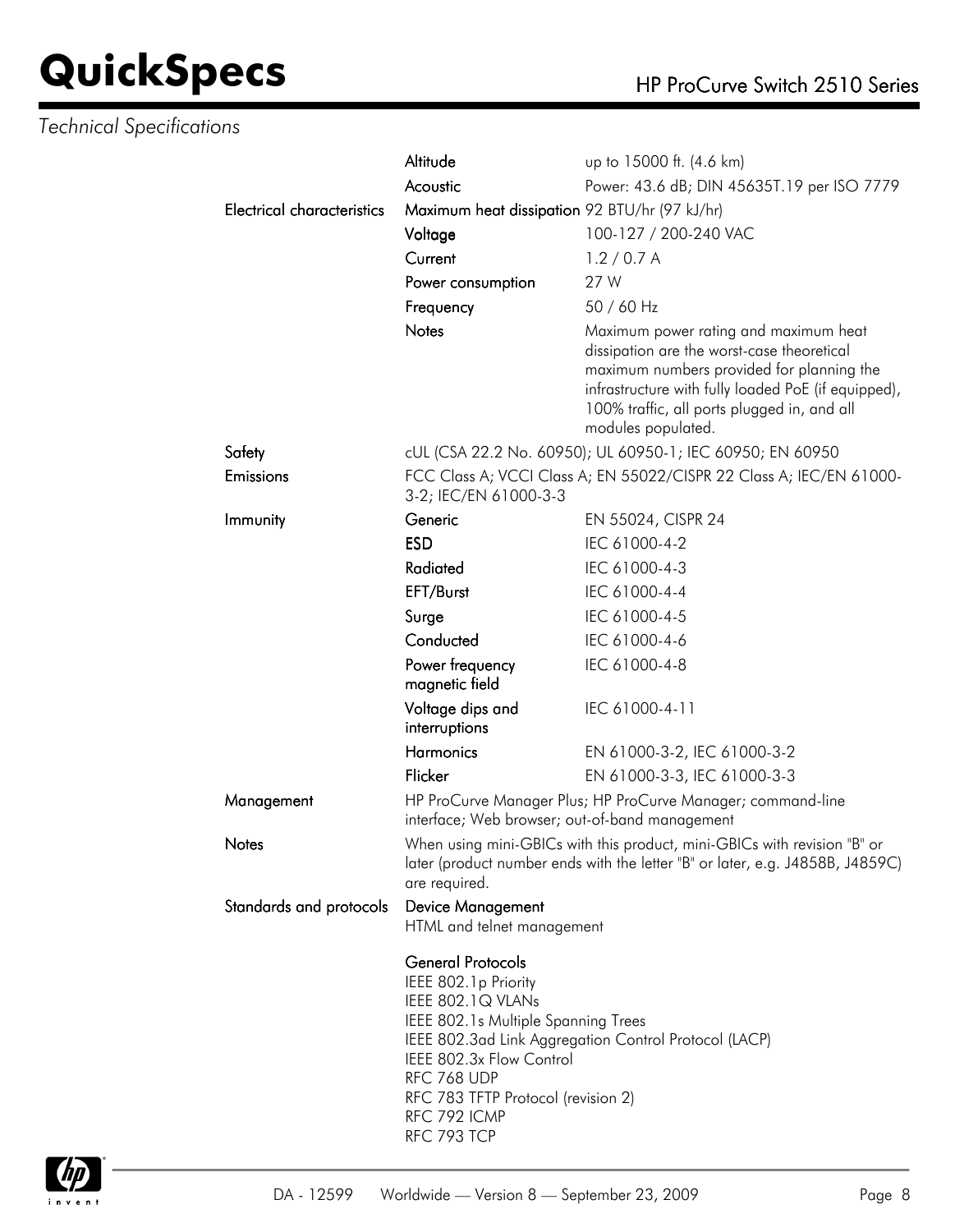### *Technical Specifications*

RFC 826 ARP RFC 854 TELNET RFC 951 BOOTP RFC 1542 BOOTP Extensions RFC 2030 Simple Network Time Protocol (SNTP) v4

#### IP Multicast

RFC 3376 IGMPv3

#### MIBs

RFC 1213 MIB II RFC 1493 Bridge MIB RFC 1573 SNMP MIB II RFC 2021 RMONv2 MIB RFC 2096 IP Forwarding Table MIB RFC 2613 SMON MIB RFC 2618 RADIUS Client MIB RFC 2620 RADIUS Accounting MIB RFC 2665 Ethernet-Like-MIB RFC 2668 802.3 MAU MIB RFC 2674 802.1p and IEEE 802.1Q Bridge MIB RFC 2737 Entity MIB (Version 2) RFC 2863 The Interfaces Group MIB

#### Network Management

IEEE 802.1AB Link Layer Discovery Protocol (LLDP) RFC 2819 Four groups of RMON:

1 (statistics), 2 (history), 3 (alarm) and 9 (events)

SNMPv1/v2c/v3

#### **Security**

IEEE 802.1X Port Based Network Access Control RFC 1492 TACACS $+$ RFC 2138 RADIUS Authentication RFC 2866 RADIUS Accounting Secure Sockets Layer (SSL) SSHv1/SSHv2 Secure Shell

HP ProCurve Switch 2510G-24 (J9279A) Ports 20 auto-sensing 10/100/1000 ports (IEEE 802.3 Type 10Base-T, IEEE 802.3u Type 100Base-TX, IEEE 802.3ab Type 1000Base-T); Media Type: Auto-MDIX; Duplex: 10Base-T/100Base-TX: half or full; 1000Base-T: full only

1 RJ-45 serial console port

4 dual-personality ports; each port can be used as either an RJ-45 10/100/1000 port (IEEE 802.3 Type 10Base-T, IEEE 802.3u Type 100Base-TX, IEEE 802.3ab 1000Base-T Gigabit Ethernet) or an open mini-GBIC slot (for use with mini-GBIC transceivers)

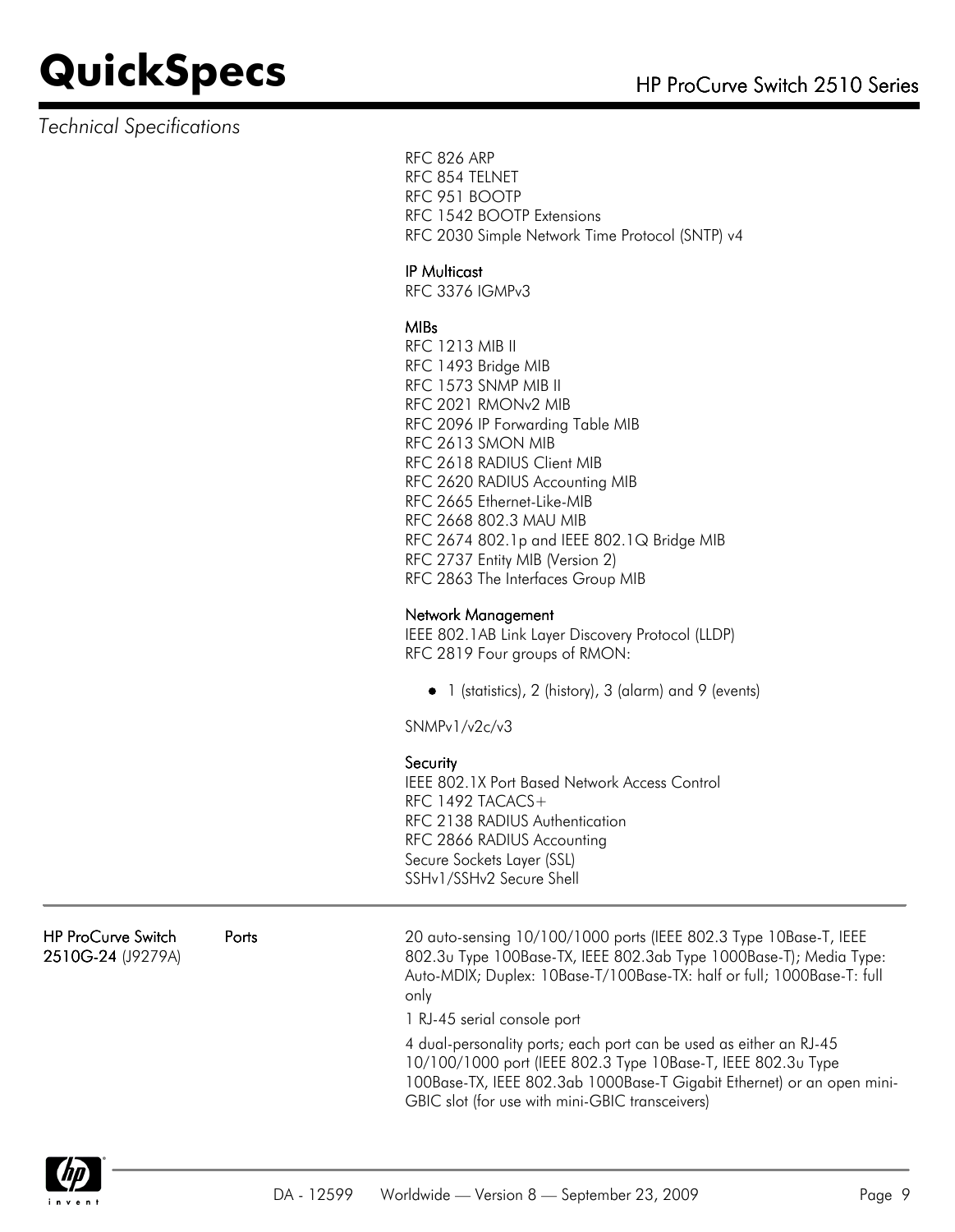| <b>Technical Specifications</b> |                                   |                                                 |                                                                            |
|---------------------------------|-----------------------------------|-------------------------------------------------|----------------------------------------------------------------------------|
|                                 | Physical characteristics          | Dimensions (DxWxH)                              | $12.7 \times 17.4 \times 1.7$ in. (32.26 x 44.2 x 4.32 cm)<br>(1U height)  |
|                                 |                                   | Weight                                          | 7.21 lb. (3.27 kg)                                                         |
|                                 | Memory and processor              | MIPS @ 264 MHz, 16 MB flash, 64 MB SDRAM        |                                                                            |
|                                 |                                   | packet buffer size: 0.75 MB                     |                                                                            |
|                                 | Mounting                          | included); horizontal surface mounting only     | Mounts in an EIA-standard 19 in. telco rack or equipment cabinet (hardware |
|                                 | Performance                       | Latency                                         | $<$ 5.6 $\mu$ s (FIFO 64-byte packets)                                     |
|                                 |                                   | Throughput                                      | up to 35.7 million pps                                                     |
|                                 |                                   | Switching capacity                              | 48 Gbps                                                                    |
|                                 |                                   | MAC address table size                          | 8000 entries                                                               |
|                                 | Environment                       | <b>Operating temperature</b>                    | 32°F to 113°F (0°C to 45°C)                                                |
|                                 |                                   | Operating relative<br>humidity                  | 15% to 95% @ 104°F (40°C), non-condensing                                  |
|                                 |                                   | Non-operating/ Storage<br>temperature           | -40°F to 158°F (-40°C to 70°C)                                             |
|                                 |                                   | Non-operating/Storage<br>relative humidity      | 15% to 95% @ 149°F (65°C), non-condensing                                  |
|                                 |                                   | Altitude                                        | up to 10000 ft. (3 km)                                                     |
|                                 |                                   | Acoustic                                        | Power: 40.3 dB                                                             |
|                                 | <b>Electrical characteristics</b> | Maximum heat dissipation 164 BTU/hr (173 kJ/hr) |                                                                            |
|                                 |                                   | Voltage                                         | 100-127 / 200-240 VAC                                                      |
|                                 |                                   | Current                                         | 1.0A                                                                       |
|                                 |                                   | Power consumption                               | 48 W                                                                       |
|                                 |                                   | Frequency                                       | 50 / 60 Hz                                                                 |
|                                 | Safety                            |                                                 | cUL (CSA 22.2 No. 60950); UL 60950-1; IEC 60950; EN 60950                  |
|                                 | Emissions                         | 3-2; IEC/EN 61000-3-3                           | FCC Class A; VCCI Class A; EN 55022/CISPR 22 Class A; IEC/EN 61000-        |
|                                 | Immunity                          | Generic                                         | EN 55024, CISPR 24                                                         |
|                                 |                                   | <b>ESD</b>                                      | IEC 61000-4-2                                                              |
|                                 |                                   | Radiated                                        | IEC 61000-4-3                                                              |
|                                 |                                   | EFT/Burst                                       | IEC 61000-4-4                                                              |
|                                 |                                   | Surge                                           | IEC 61000-4-5                                                              |
|                                 |                                   | Conducted                                       | IEC 61000-4-6                                                              |
|                                 |                                   | Power frequency<br>magnetic field               | IEC 61000-4-8                                                              |
|                                 |                                   | Voltage dips and<br>interruptions               | IEC 61000-4-11                                                             |
|                                 |                                   | <b>Harmonics</b>                                | EN 61000-3-2, IEC 61000-3-2                                                |
|                                 |                                   | Flicker                                         | EN 61000-3-3, IEC 61000-3-3                                                |
|                                 | Management                        | interface; Web browser; out-of-band management  | HP ProCurve Manager Plus; HP ProCurve Manager; command-line                |

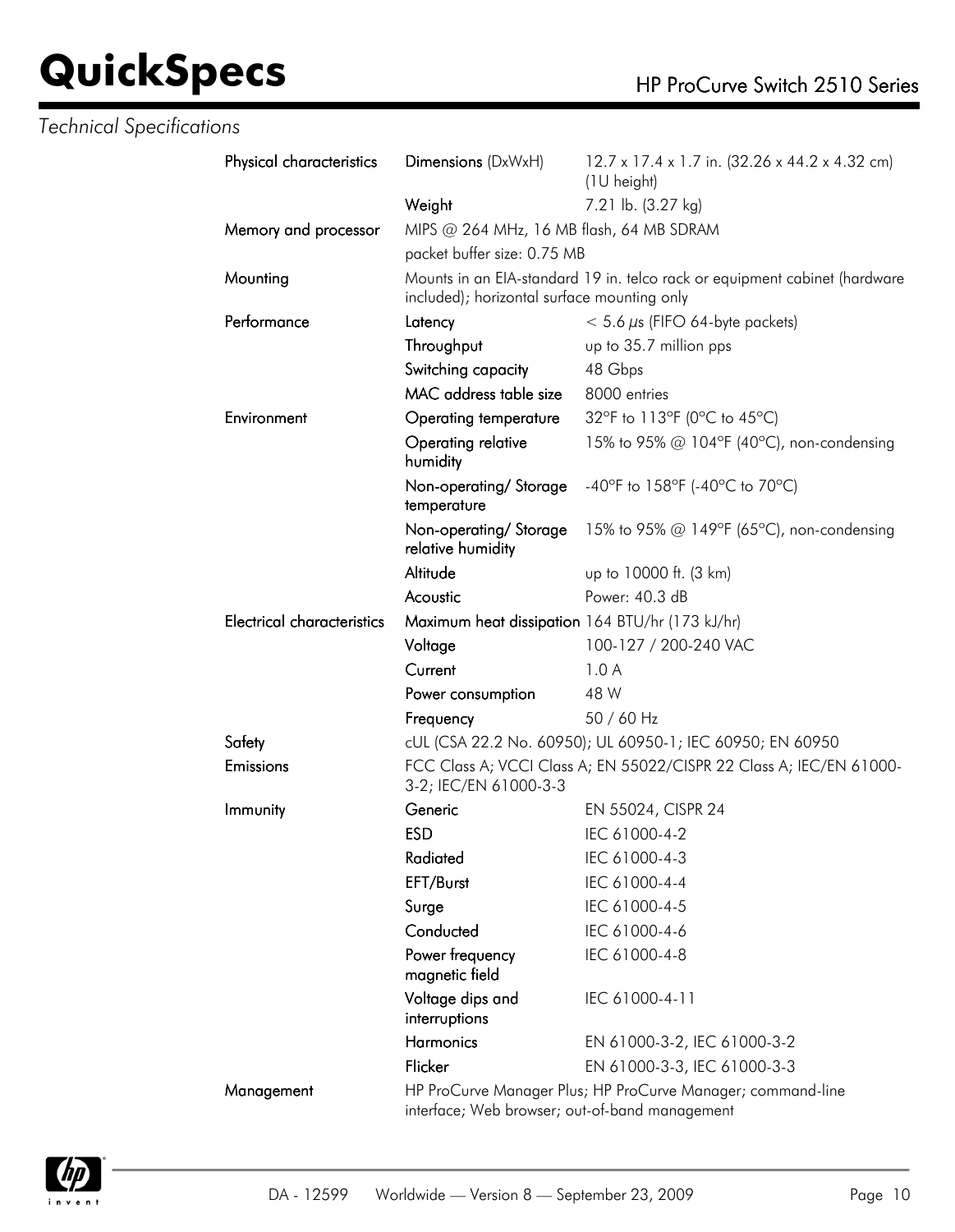## *Technical Specifications*

Notes When using mini-GBICs with this product, mini-GBICs with revision "B" or later (product number ends with the letter "B" or later, e.g., J4858B, J4859C) are required.

### Standards and protocols Device Management

HTML and telnet management

#### General Protocols

IEEE 802.1p Priority IEEE 802.1Q VLANs IEEE 802.1s Multiple Spanning Trees IEEE 802.3ad Link Aggregation Control Protocol (LACP) IEEE 802.3x Flow Control RFC 768 UDP RFC 783 TFTP Protocol (revision 2) RFC 792 ICMP RFC 793 TCP RFC 826 ARP RFC 854 TELNET RFC 951 BOOTP RFC 1542 BOOTP Extensions RFC 2030 Simple Network Time Protocol (SNTP) v4

#### IP Multicast

RFC 3376 IGMPv3

#### MIBs

RFC 1213 MIB II RFC 1493 Bridge MIB RFC 1573 SNMP MIB II RFC 2021 RMONv2 MIB RFC 2096 IP Forwarding Table MIB RFC 2613 SMON MIB RFC 2618 RADIUS Client MIB RFC 2620 RADIUS Accounting MIB RFC 2665 Ethernet-Like-MIB RFC 2668 802.3 MAU MIB RFC 2674 802.1p and IEEE 802.1Q Bridge MIB RFC 2737 Entity MIB (Version 2) RFC 2863 The Interfaces Group MIB

#### Network Management

IEEE 802.1AB Link Layer Discovery Protocol (LLDP) RFC 2819 Four groups of RMON:

1 (statistics), 2 (history), 3 (alarm) and 9 (events)

#### SNMPv1/v2c/v3

#### **Security**

IEEE 802.1X Port Based Network Access Control RFC 1492 TACACS+ RFC 2138 RADIUS Authentication

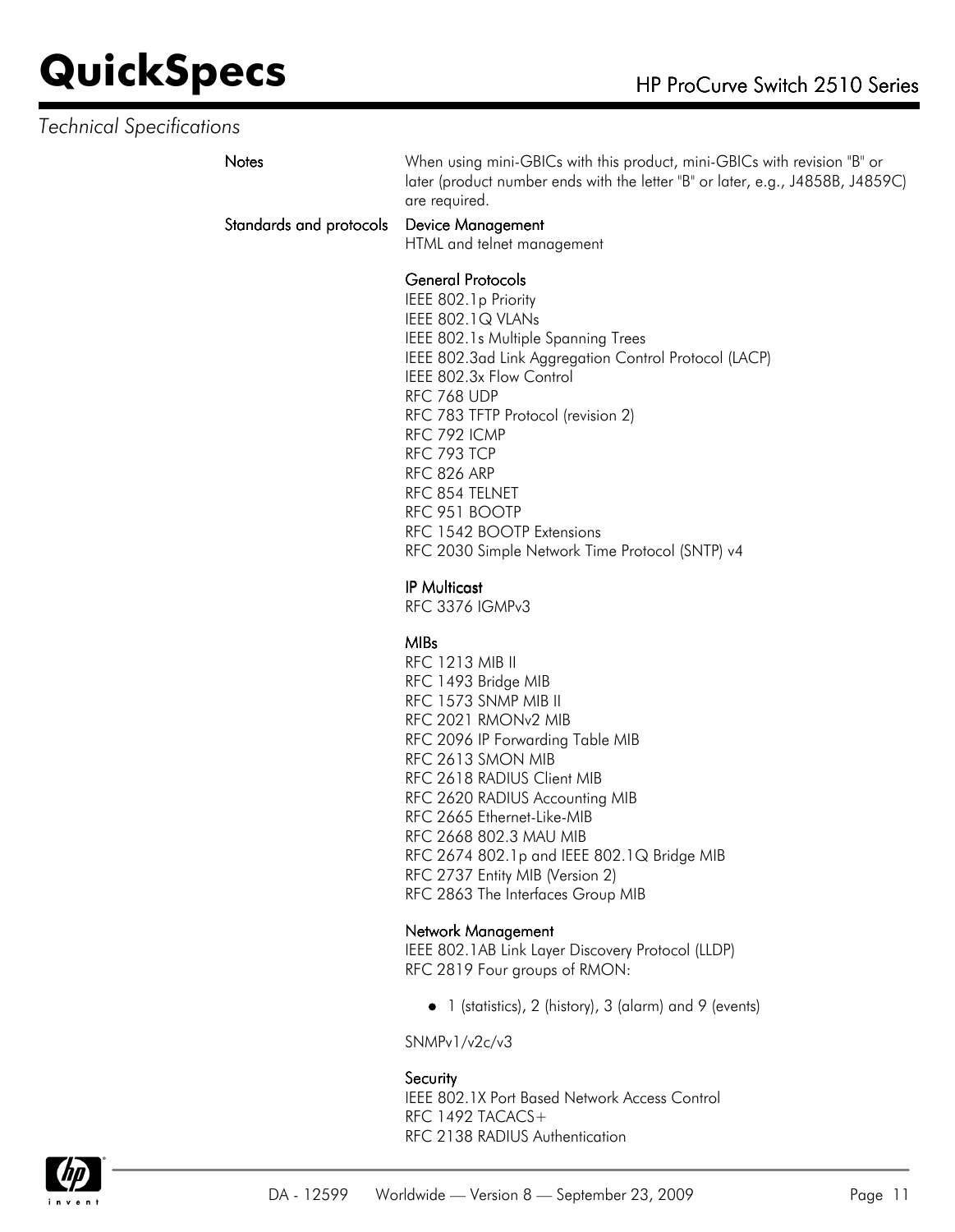# **QuickSpecs**

|  | HP ProCurve Switch 2510 Series |
|--|--------------------------------|
|--|--------------------------------|

| <b>Technical Specifications</b>         |                                   |                                                                                                                                                                                                                           |                                                                                                                                                                                                                                                                 |  |
|-----------------------------------------|-----------------------------------|---------------------------------------------------------------------------------------------------------------------------------------------------------------------------------------------------------------------------|-----------------------------------------------------------------------------------------------------------------------------------------------------------------------------------------------------------------------------------------------------------------|--|
|                                         |                                   | RFC 2866 RADIUS Accounting<br>Secure Sockets Layer (SSL)<br>SSHv1/SSHv2 Secure Shell                                                                                                                                      |                                                                                                                                                                                                                                                                 |  |
| HP ProCurve Switch<br>2510G-48 (J9280A) | Ports                             | 44 auto-sensing 10/100/1000 ports (IEEE 802.3 Type 10Base-T, IEEE<br>802.3u Type 100Base-TX, IEEE 802.3ab Type 1000Base-T); Media Type:<br>Auto-MDIX; Duplex: 10Base-T/100Base-TX: half or full; 1000Base-T: full<br>only |                                                                                                                                                                                                                                                                 |  |
|                                         |                                   | 1 RJ-45 serial console port                                                                                                                                                                                               |                                                                                                                                                                                                                                                                 |  |
|                                         |                                   |                                                                                                                                                                                                                           | 4 dual-personality ports; each port can be used as either an RJ-45<br>10/100/1000 port (IEEE 802.3 Type 10Base-T, IEEE 802.3u Type<br>100Base-TX, IEEE 802.3ab 1000Base-T Gigabit Ethernet) or an open mini-<br>GBIC slot (for use with mini-GBIC transceivers) |  |
|                                         | Physical characteristics          | Dimensions (DxWxH)                                                                                                                                                                                                        | 12.7 x 17.4 x 1.7 in. (32.26 x 44.2 x 4.32 cm)<br>(1U height)                                                                                                                                                                                                   |  |
|                                         |                                   | Weight                                                                                                                                                                                                                    | 8.6 lb. (3.9 kg)                                                                                                                                                                                                                                                |  |
|                                         | Memory and processor              | MIPS @ 264 MHz, 16 MB flash, 64 MB SDRAM                                                                                                                                                                                  |                                                                                                                                                                                                                                                                 |  |
|                                         |                                   | packet buffer size: 1.5 MB                                                                                                                                                                                                |                                                                                                                                                                                                                                                                 |  |
|                                         | Mounting                          | Mounts in an EIA-standard 19 in. telco rack or equipment cabinet (hardware<br>included); horizontal surface mounting only                                                                                                 |                                                                                                                                                                                                                                                                 |  |
|                                         | Performance                       | Latency                                                                                                                                                                                                                   | $< 5.4 \mu s$ (FIFO 64-byte packets)                                                                                                                                                                                                                            |  |
|                                         |                                   | Throughput                                                                                                                                                                                                                | up to 71.4 million pps                                                                                                                                                                                                                                          |  |
|                                         |                                   | Switching capacity                                                                                                                                                                                                        | 96 Gbps                                                                                                                                                                                                                                                         |  |
|                                         |                                   | MAC address table size                                                                                                                                                                                                    | 8000 entries                                                                                                                                                                                                                                                    |  |
|                                         | Environment                       | <b>Operating temperature</b>                                                                                                                                                                                              | 32°F to 113°F (0°C to 45°C)                                                                                                                                                                                                                                     |  |
|                                         |                                   | Operating relative<br>humidity                                                                                                                                                                                            | 15% to 95% @ 104°F (40°C), non-condensing                                                                                                                                                                                                                       |  |
|                                         |                                   | Non-operating/Storage<br>temperature                                                                                                                                                                                      | -40°F to 158°F (-40°C to 70°C)                                                                                                                                                                                                                                  |  |
|                                         |                                   | Non-operating/Storage<br>relative humidity                                                                                                                                                                                | 15% to 90% @ 149°F (65°C), non-condensing                                                                                                                                                                                                                       |  |
|                                         |                                   | Altitude                                                                                                                                                                                                                  | up to 10000 ft. (3 km)                                                                                                                                                                                                                                          |  |
|                                         |                                   | Acoustic                                                                                                                                                                                                                  | Power: 40.5 dB                                                                                                                                                                                                                                                  |  |
|                                         | <b>Electrical characteristics</b> |                                                                                                                                                                                                                           | Maximum heat dissipation 341 BTU/hr (360 kJ/hr)                                                                                                                                                                                                                 |  |
|                                         | (Achieved Miercom                 | Voltage                                                                                                                                                                                                                   | 100-127 / 200-240 VAC                                                                                                                                                                                                                                           |  |
|                                         | Certified Green Award)            | Current                                                                                                                                                                                                                   | 1.5A                                                                                                                                                                                                                                                            |  |
|                                         |                                   | Power consumption                                                                                                                                                                                                         | 92 W                                                                                                                                                                                                                                                            |  |
|                                         |                                   | Frequency                                                                                                                                                                                                                 | 50 / 60 Hz                                                                                                                                                                                                                                                      |  |
|                                         | Safety                            | cUL (CSA 22.2 No. 60950); UL 60950-1; IEC 60950; EN 60950                                                                                                                                                                 |                                                                                                                                                                                                                                                                 |  |
|                                         | Emissions                         | 3-2; IEC/EN 61000-3-3                                                                                                                                                                                                     | FCC Class A; VCCI Class A; EN 55022/CISPR 22 Class A; IEC/EN 61000-                                                                                                                                                                                             |  |
|                                         | Immunity                          | Generic                                                                                                                                                                                                                   | EN 55024, CISPR 24                                                                                                                                                                                                                                              |  |
|                                         |                                   | <b>ESD</b>                                                                                                                                                                                                                | IEC 61000-4-2                                                                                                                                                                                                                                                   |  |
|                                         |                                   | Radiated                                                                                                                                                                                                                  | IEC 61000-4-3                                                                                                                                                                                                                                                   |  |

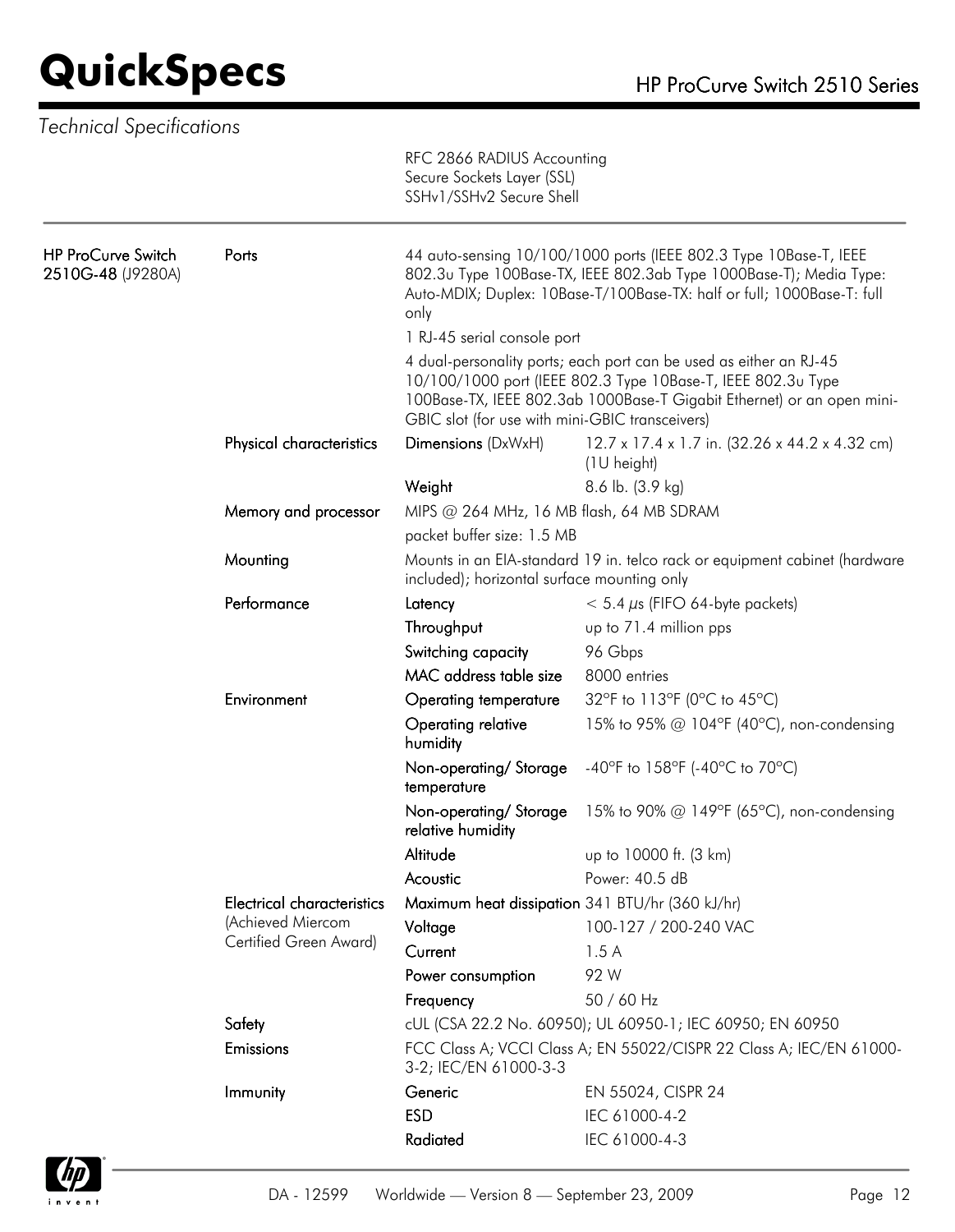### *Technical Specifications*

|                         | EFT/Burst                                                                                                                                                                                                                                                                                                                                                                                                                      | IEC 61000-4-4                                         |  |
|-------------------------|--------------------------------------------------------------------------------------------------------------------------------------------------------------------------------------------------------------------------------------------------------------------------------------------------------------------------------------------------------------------------------------------------------------------------------|-------------------------------------------------------|--|
|                         | Surge                                                                                                                                                                                                                                                                                                                                                                                                                          | IEC 61000-4-5                                         |  |
|                         | Conducted                                                                                                                                                                                                                                                                                                                                                                                                                      | IEC 61000-4-6                                         |  |
|                         | Power frequency<br>magnetic field                                                                                                                                                                                                                                                                                                                                                                                              | IEC 61000-4-8                                         |  |
|                         | Voltage dips and<br>interruptions                                                                                                                                                                                                                                                                                                                                                                                              | IEC 61000-4-11                                        |  |
|                         | Harmonics                                                                                                                                                                                                                                                                                                                                                                                                                      | EN 61000-3-2, IEC 61000-3-2                           |  |
|                         | Flicker                                                                                                                                                                                                                                                                                                                                                                                                                        | EN 61000-3-3, IEC 61000-3-3                           |  |
| Management              | HP ProCurve Manager Plus; HP ProCurve Manager; command-line<br>interface; Web browser; out-of-band management                                                                                                                                                                                                                                                                                                                  |                                                       |  |
| <b>Notes</b>            | When using mini-GBICs with this product, mini-GBICs with revision "B" or<br>later (product number ends with the letter "B" or later, e.g., J4858B, J4859C)<br>are required.                                                                                                                                                                                                                                                    |                                                       |  |
| Standards and protocols | <b>Device Management</b>                                                                                                                                                                                                                                                                                                                                                                                                       |                                                       |  |
|                         | HTML and telnet management                                                                                                                                                                                                                                                                                                                                                                                                     |                                                       |  |
|                         | <b>General Protocols</b><br>IEEE 802.1p Priority<br>IEEE 802.1Q VLANs<br>IEEE 802.1s Multiple Spanning Trees<br>IEEE 802.3x Flow Control<br>RFC 768 UDP<br>RFC 783 TFTP Protocol (revision 2)<br>RFC 792 ICMP<br>RFC 793 TCP<br>RFC 826 ARP<br>RFC 854 TELNET<br>RFC 951 BOOTP<br>RFC 1542 BOOTP Extensions<br>RFC 2030 Simple Network Time Protocol (SNTP) v4                                                                 | IEEE 802.3ad Link Aggregation Control Protocol (LACP) |  |
|                         | <b>IP Multicast</b><br>RFC 3376 IGMPv3                                                                                                                                                                                                                                                                                                                                                                                         |                                                       |  |
|                         | <b>MIBs</b><br><b>RFC 1213 MIB II</b><br>RFC 1493 Bridge MIB<br>RFC 1573 SNMP MIB II<br>RFC 2021 RMON <sub>v2</sub> MIB<br>RFC 2096 IP Forwarding Table MIB<br>RFC 2613 SMON MIB<br>RFC 2618 RADIUS Client MIB<br>RFC 2620 RADIUS Accounting MIB<br>RFC 2665 Ethernet-Like-MIB<br>RFC 2668 802.3 MAU MIB<br>RFC 2674 802.1p and IEEE 802.1Q Bridge MIB<br>RFC 2737 Entity MIB (Version 2)<br>RFC 2863 The Interfaces Group MIB |                                                       |  |

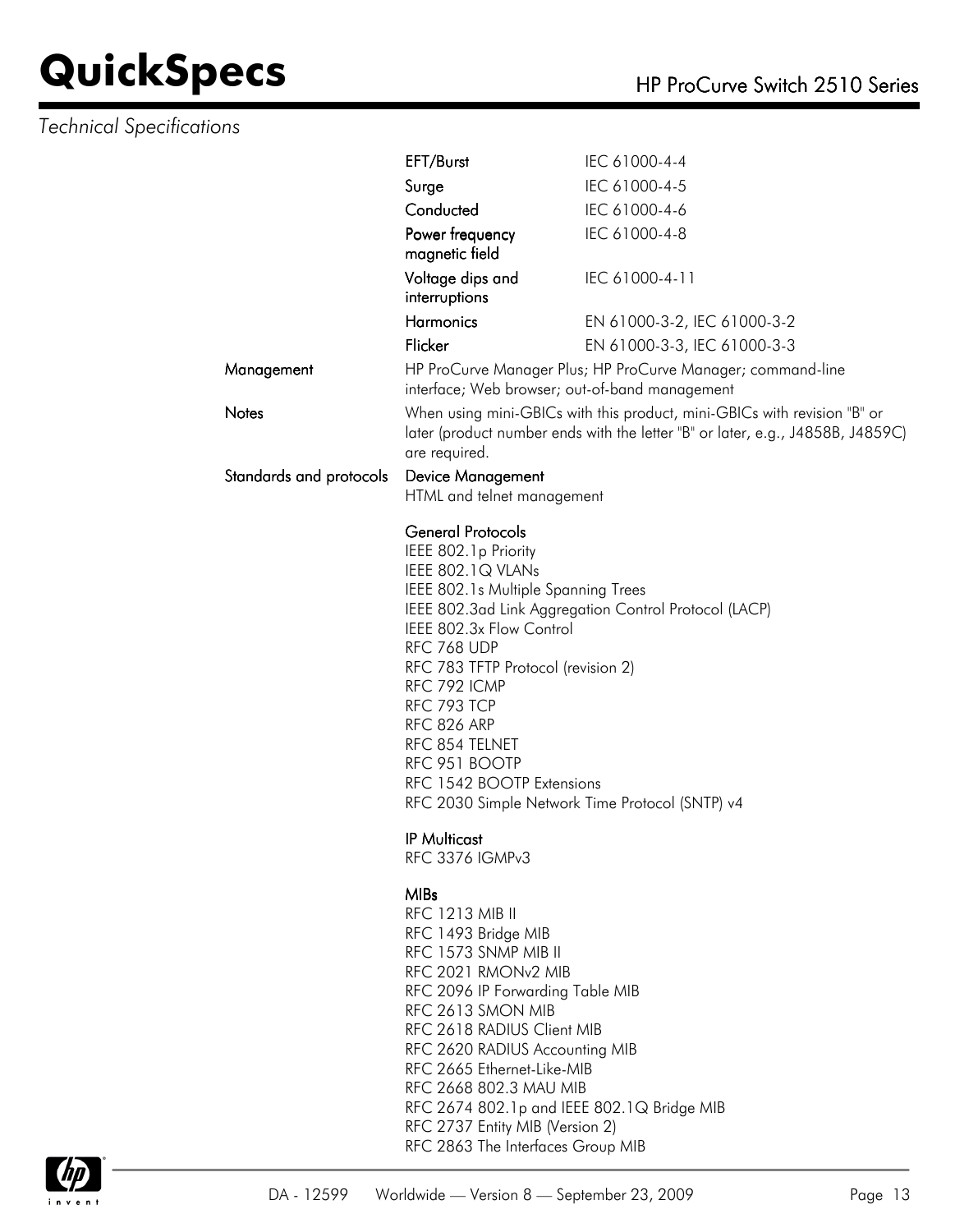### *Technical Specifications*

#### Network Management

IEEE 802.1AB Link Layer Discovery Protocol (LLDP) RFC 2819 Four groups of RMON:

1 (statistics), 2 (history), 3 (alarm) and 9 (events)

SNMPv1/v2c/v3

#### **Security**

IEEE 802.1X Port Based Network Access Control RFC 1492 TACACS+ RFC 2138 RADIUS Authentication RFC 2866 RADIUS Accounting Secure Sockets Layer (SSL) SSHv1/SSHv2 Secure Shell